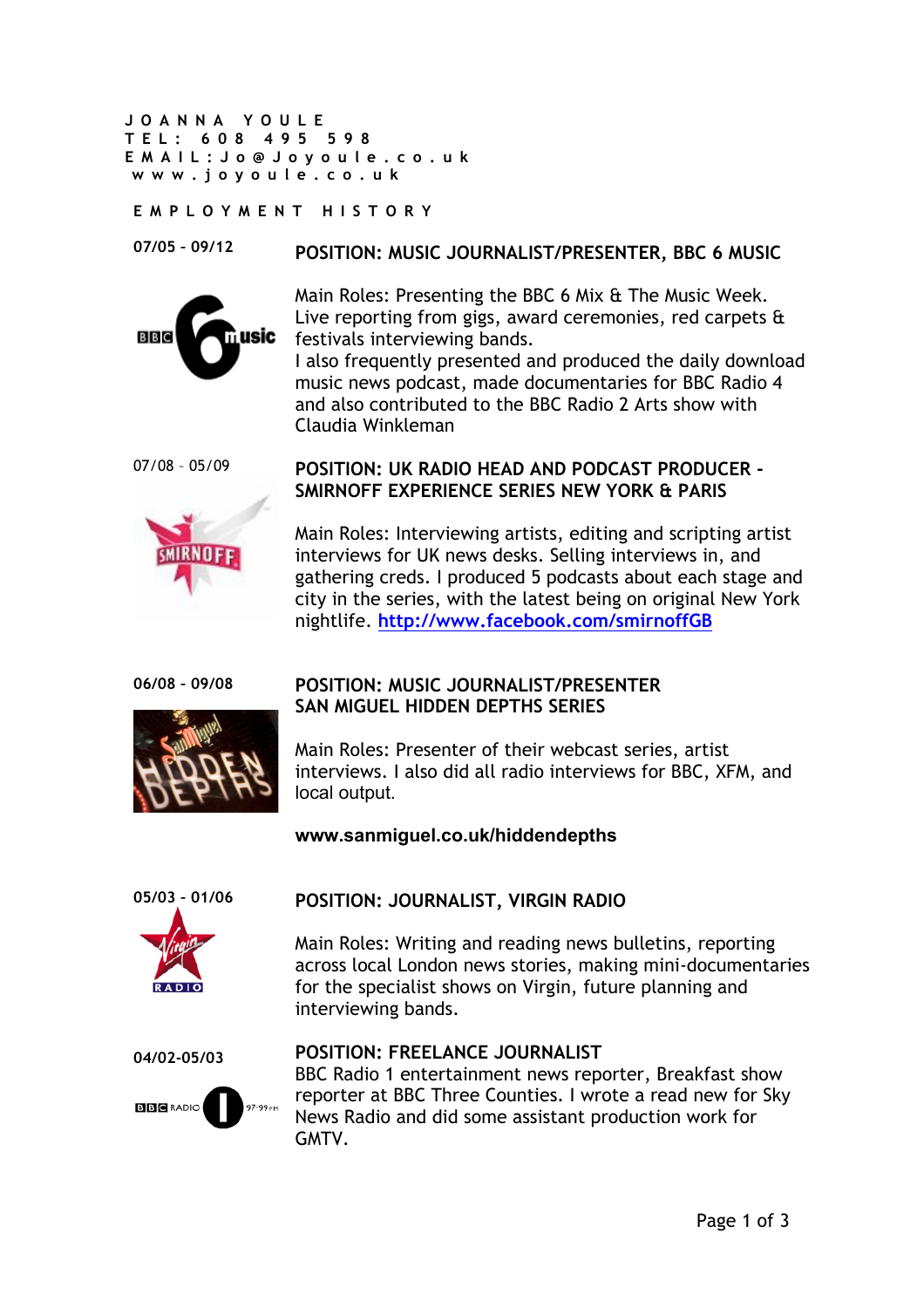**JOANNA YOULE TEL: 608 495 598 EMAIL: Jo@J oyoule.co.uk www. joyoule.co.uk 08/01 – 04/02**



**POSITION: ASSISTANT PROMO DIRECTOR, BBC CHOICE** Main Roles: Writing and directing short promotional trails for the programming of the channel. Editing trails and working on the ideas team for the launch of BBC 3.









# **POSITION: ASSOCIATE PRODUCER, BBC CHOICE**

Main roles: Sub-editing & writing content. Devising micro sites from programming, and commissioning writers. Site planning and production.

Sole Producer for micro site, World Clubbing, involving extensive research into the global club scene, liasing with promoters, artists, DJ's & record labels.

**06/0 – 02/01 POSITION: PRODUCTION ASSISTANT, CNN INTERNATIONAL** Main Roles: Researching stories, guest booking, script writing field producing, auto-cue, setting up shoots and more frequently interviewing and producing on them. I also wrote and researched three of my own short feature packages which aired on both World Business This Morning and World Business Today.

**06/99-09/99 POSITION:INTERN FOR SHOW EARTH MATTERS,CNN,ATLANTA** Main Roles: Researching feature ideas for the show, field producing, script writing, underwater producing. Also while interning for CNN I was the voice on a short documentary for US cable channel, HBO.

#### **ACADEMIC**

**9/97-6/00**



## **SOUTHAMPTON INSTITUTE**

Awarded BA (hons) Journalism, Classification: 2.1 Summary: The course incorporated a wide variety of modules crucial to the field of journalism including: Sub-editing and design, Photography, On-Line multi-media production, Feature writing and applied research, TV and radio production, Hard news gathering, and Shorthand.

#### **9/93-6/96 BROOKLANDS COLLEGE, WEYBRIDGE, SURREY** 3 'A' levels: English (A), Photography (B), Media Studies (B) 9 GCSE's including English, Maths, French, Geography

**OTHER SKILLS**

Software **Dreamweaver 2/3, Adobe Audition, Dira Star track,** Highlander, Bryan, Garageband, Audacity, Adobe Photoshop, Adobe Image Ready 1.0, WS\_FTP 95 , Adobe Premiere, Simple digitising & editing using Quicktime, Media Cleaner Pro .